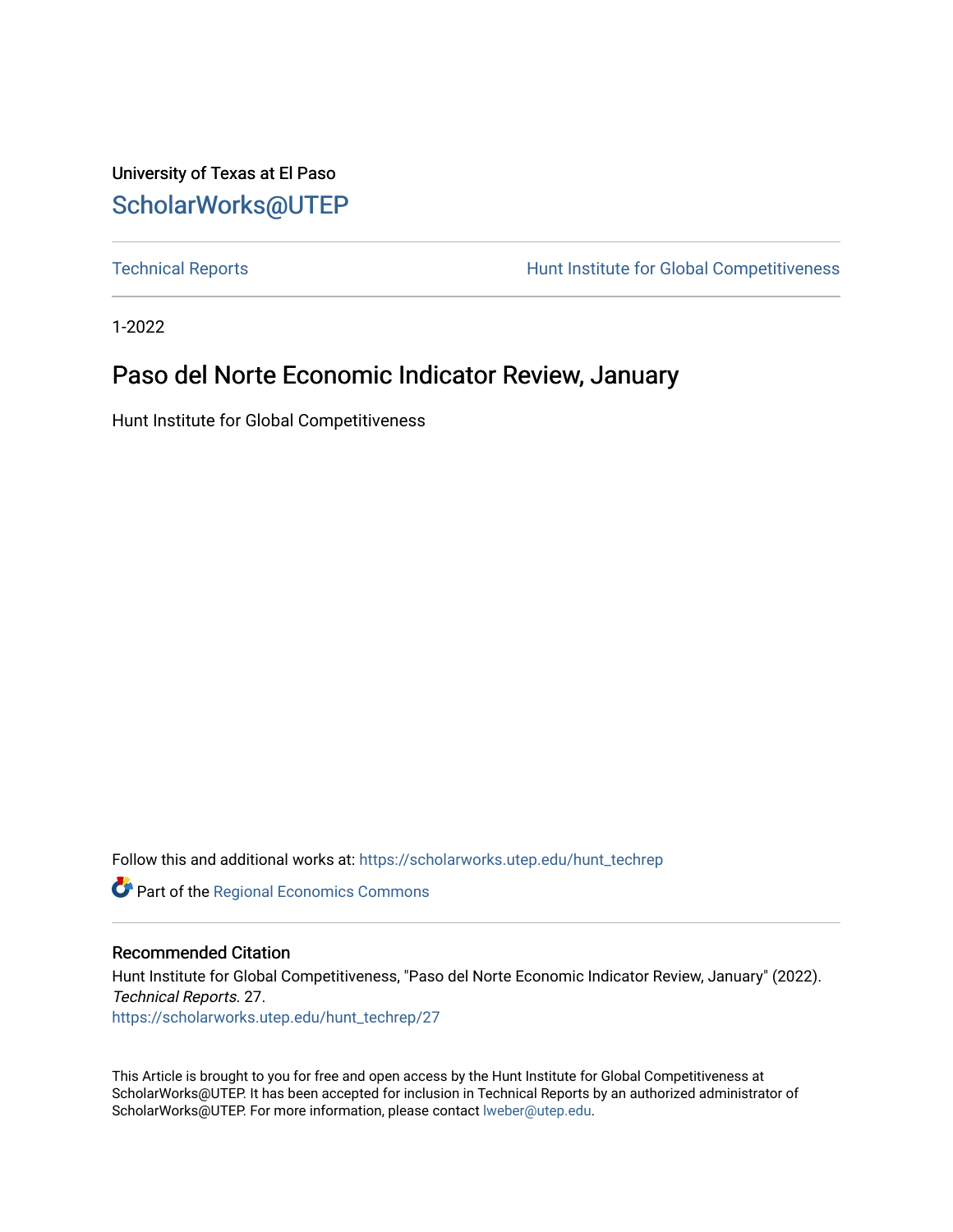## **PASO DEL NORTE ECONOMIC INDICATOR REVIEW**



January 2022

#### **Employment**

• Non-farm employment increased in El Paso and Ciudad Juárez increased by 2,100 (0.7%) and 487 jobs (0.1%), respectively but decreased by 100 jobs (-0.1%) in Las Cruces in November compared to October.

• Year-over-year employment gains were recorded in El Paso and Las Cruces for the eighth consecutive month, with El Paso adding 7,400 jobs (2.4%) and Las Cruces adding 2,500 jobs (3.6%). For Ciudad Juárez, year-over-year job gains in November ran for the sixteenth consecutive month, adding 20,237 jobs (4.3%).

#### **Hotel Occupancy Rates**

• From May to November (2021), El Paso recorded the highest hotel occupancy rates of the selected metropolitan statistical areas (MSAs): El Paso, Las Cruces, Ciudad Juárez, Laredo, McAllen, and San Antonio.

• Ciudad Juárez and San Antonio continue to struggle to recover and reach pre-pandemic levels.

#### **Border Crossings**

• Loaded container truck crossings continued to rise above 2020 through the top ten U.S.-Mexico border ports of entry over January through November period. While the El Paso Port of Entry (PoE) exhibited the third largest gain with about 93,000 (14.3%) more truck crossings, Santa Teresa recorded the largest commercial traffic increase in relative terms with 21.9%, or 16,075 more truck crossings. Also, Santa Teresa PoE nearly reached the level of noncommercial traffic observed two years ago (prior to COVID-19) with a decrease of only 972 (-0.9%).

• In November 2021, for nine of the top ten ports, passenger and pedestrian crossings were still down when compared to prepandemic levels of November 2019. El Paso PoE registered the smallest decrease in relative terms (-4.7%) during this period.

#### Employment

### **Jobs Continue to Recover**

Non-farm employment in the Paso del Norte region has increased on a year-over-year basis but continue to be lower than prepandemic levels for El Paso and Las Cruces.

In November, while non-farm employment continued to increase on a monthly basis in El Paso and Ciudad Juárez by 2,100 jobs (0.7%) and 487 jobs (0.1%), respectively, it declined in Las Cruces by 100 jobs (-0.1%). November is the eighth consecutive month for year-over-year non-farm employment gains in El Paso and Las Cruces, with El Paso adding 7,400 jobs (2.4%) and Las Cruces adding 2,500 jobs (3.6%). For Ciudad Juárez, year-overyear job gains in November ran for sixteen straight months, adding 20,237 jobs (4.3%). Compared to November 2019, with pre-COVID recession employment levels, however, El Paso and Las Cruces are down by 6,300 jobs (-1.9%), and 2,400 jobs (-3.2%), respectively.

1 Selected MSAs are El Paso, TX; Laredo, TX; McAllen, TX; San Antonio, TX; Las Cruces, NM; and, Ciudad Juárez in Chihuahua, Mexico.

### **Key Takeaways Quick-Glance Indicators**

#### **El Paso and Ciudad Juárez Air Passengers, Thousands**



**Note:** Data as of November 2021. Shaded area indicates recession as defined by the National Bureau of Economic Research (2020 recession began in February and ended in April).

**Source:** Hunt Institute using El Paso International Airport and Grupo OMA data.

#### **New Coronavirus Cases per 1 Million Inhabitants, 5-Day Moving Average**



Secretaría de Salud de Chihuahua, Center for Systems Science and Engineering at Johns Hopkins University, U.S. Census Bureau, and Consejo Nacional de Población data





**Note:** Preliminary data for November 2021. Shaded area indicates recession as defined by the National Bureau of Economic Research (2020 recession began in February and ended in April).

**Source:** Hunt Institute calculations using data from the U.S. Bureau of Labor Statistics and Instituto Mexicano del Seguro Social.

 $\widehat{U\mathsf{E}^p}$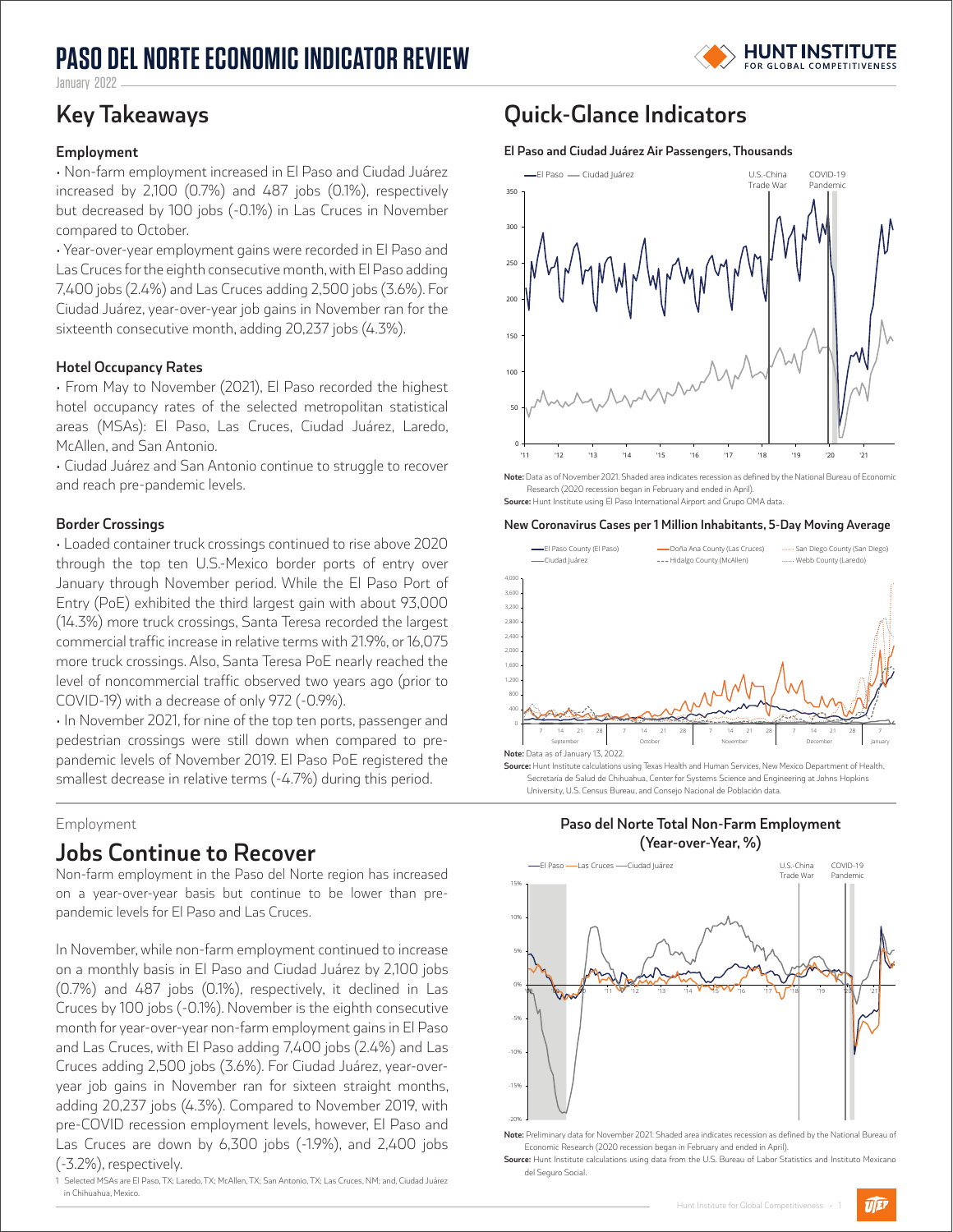### **PASO DEL NORTE ECONOMIC INDICATOR REVIEW**



January 2022

On a monthly basis, El Paso exhibited growth in the employment levels across the following five sectors, Services (added 800 jobs or 0.4%), Trade (added 500 jobs or 1%), Transportation and Utilities (added 400 jobs or 2.3%), Manufacturing (added 300 jobs or 1.9%), Mining and Construction (added 100 jobs or 0.5%). Las Cruces lost employment in two of the five sectors on a monthly basis. The Mining and Construction, and Manufacturing each lost 100 jobs (or -2.8%, and -3.1%, respectively). The Transportation and Utilities, and the Services sectors remained unchanged on a monthly basis, with no jobs added. Only the Trade sector exhibited an increase in the employment level of 100 jobs (1.1%). Ciudad Juárez presented a growth in the employment levels in four of the five sectors on a monthly basis. While the Manufacturing sector lost about 1,200 jobs (-0.4%), the Mining and Construction (170 jobs or 1.1%), Trade (690 jobs or 1.3%), Transportation and Utilities (252 jobs or 1%), and the Services (581 jobs or 0.8%) sectors exhibited an increase in November 2021.

On a yearly basis, El Paso exhibited growth in four of the five sectors. Services had the largest increase in El Paso with 4,900 jobs (2.3%), followed by Trade, Mining and Construction, and Transportation and Utilities adding 3,100 (3.4%), 1,100(6.2%), and 200 jobs (1.1%), respectively. Manufacturing was the only sector to experience job loss (-100 jobs or -0.6%). In Las Cruces, four of the five sectors also experienced an increase in employment level on a yearly basis in November 2021. With 2,600 jobs (3.7%), the Services sector exhibited the largest increase in employment, followed by the sectors of Trade (600 jobs or 6.9%), Manufacturing (200 jobs or 6.9%), and Transportation and Utilities (100 jobs or 4.2%). Mining and Construction added no jobs. In Ciudad Juárez, all five sectors presented increase in their employment levels. The Manufacturing sector created 8,600 jobs (2.7%), followed by the Trade sector (4,500 or 9.4%), Mining and Construction sector (2,900 or 23.2%), Transportation and Utilities sector (1,800 or 7.5%), and Services sector (2,300 or 3.5%).



**Paso del Norte Total Non-Farm Employment by Sector, November 2021 (Year-over-Year)** 

**Source:** Hunt Institute calculations using data from the U.S. Bureau of Labor Statistics and Instituto Mexicano del Seguro Social.

#### Hotel Occupancy Rates

### **Hotel Occupancy above 2019 Levels**

Apart from Ciudad Juárez and San Antonio, hotel occupancy rates in selected MSAs have recovered to their pre-pandemic levels after the U.S. allowed nonessential travel in November.

During the first eleven months in 2021, each of the selected metropolitan statistical areas (MSAs) recorded their lowest hotel occupancy rate in January, and have increased over the subsequent months. From January to November, El Paso, Laredo, and Las Cruces observed their highest hotel occupancy rates for 2021 in November at 81.3%, 81.2%, and 76.8%, respectively. In fact, from May to November 2021, El Paso recorded the highest hotel occupancy rate across the selected MSAs. Las Cruces exhibited the largest increase in hotel occupancy rates through the first eleven months of 2021 with an increase of 34.8 percentage points (pp) from January to November, followed by Ciudad Juárez (32.8 pp), San Antonio (20.8 pp), El Paso (17.8 pp), Laredo (15.5 pp), and McAllen (14.6 pp).

In November 2021, except for Ciudad Juarez and San Antonio, the selected MSAs recorded higher hotel occupancy rates than two years ago (pre COVID-19). Las Cruces and Laredo recorded the largest increases in percentage points with respect to their prepandemic hotel occupancy rates, with increases of 18.7 pp and 14.2 pp, respectively, followed by McAllen (6.3 pp), and El Paso (5 pp). Hotel occupancy rates in Ciudad Juárez and San Antonio have struggled to recover and reach pre-pandemic levels, lagging behind by 2.7 pp, and 1.2 pp, respectively. Most of the selected MSAs recording higher hotel occupancy rates in November 2021 compared to pre-pandemic levels could be attributed to the fact that since November 8, 2021, the Department of Homeland Security allowed nonessential travelers to enter the United States via land borders if they met proof of COVID-19 vaccination, among other requirements.

#### **Hotel Occupancy Rates by MSA through November 2021 (Year-over-Year, %)**



**Note:** Data as of November 2021. McAllen includes Edinburg and Mission; San Antonio includes New Braunfels. Shaded area indicates NBER defined recession (2020 recession began in February and ended in April). **Source:** Hunt Institute using STR data.

2 Selected MSAs are El Paso, TX; Laredo, TX; McAllen, TX; San Antonio, TX; Las Cruces, NM; and, Ciudad Juárez in Chihuahua, Mexico.

 $\widehat{U\mathsf{E}^p}$ 

**Note:** Preliminary data for November 2021. Services exclude Transportation and Utilities and Trade. Numbers are rounded to the nearest hundred.